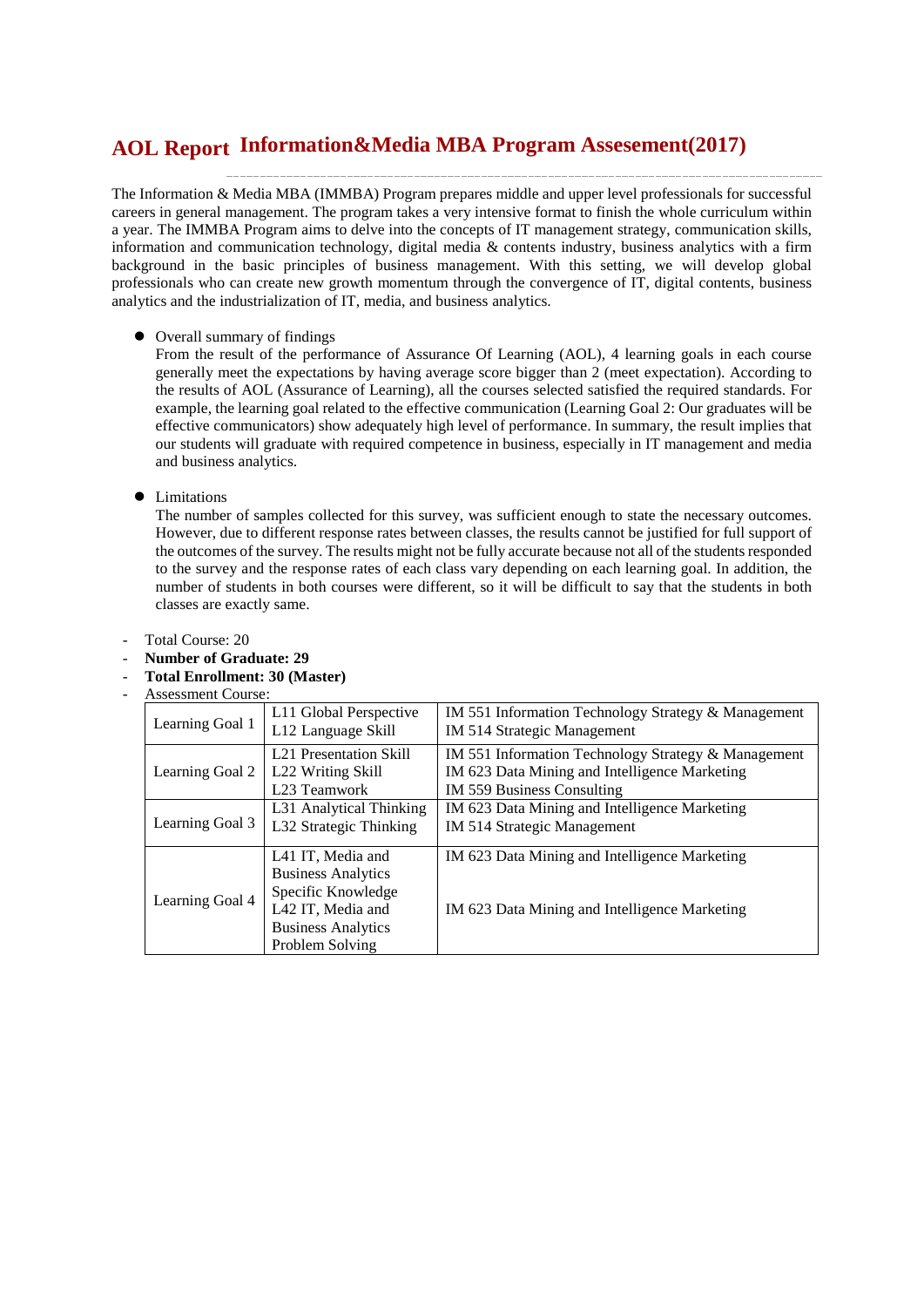### *Overview of assessment*

#### **Information & Media MBA Program Assessment: Learning Goal 1**

#### **Learning Goal: Our graduates will have a global perspective.**

| <b>Learning Objective</b>                    | <b>Sample</b> | <b>Methods</b>           |
|----------------------------------------------|---------------|--------------------------|
| (L11) Our students will understand global    | $IM551(N=15)$ | - (L11) Course-embedded  |
| business issues and relate current issues to |               | assignment evaluation by |
| emerging business opportunities              | $IM514(N=15)$ | faculty                  |
| (L12) Our students will have command of      |               | - (L12) Course-embedded  |
| business English or other language of major  |               | assignment evaluation by |
| global market.                               |               | faculty                  |

Finding

**-** In the assessment rubric by faculty, average score for L11, L12 are 2.587, 2.756 respectively.

- Most of the students have global perspectives enough. They are very interested in and informed about the global IT and media business strategy issues. Students are better at written communications than spoken communication in English. Most of them are well trained to understand the Information Technology management and strategy.

\* 1 (Fails to Meet Expectations) 2 (Meets Expectations) 3 (Exceed Expectation)

- L11, L12 meet expectations successfully.

#### **Information & Media MBA Program Assessment: Learning Goal 2**

#### **Learning Goal: our graduates will be effective communicators.**

| <b>Learning Objective</b>                   | <b>Sample</b> | <b>Methods</b>             |
|---------------------------------------------|---------------|----------------------------|
| (L21) Our students will deliver effective   | $IM551(N=15)$ | - (L21) Course-embedded    |
| presentation accompanied with proper        |               | presentation evaluation by |
| media technology.                           |               | faculty                    |
| (L22) Our student will produce professional | $IM623(N=19)$ | - (L22) Course-embedded    |
| business documents.                         |               | assignment evaluation by   |
| (L23) Our students will demonstrate         | $IM559(N=30)$ | faculty                    |
| effective interpersonal communication in a  |               | - (L23) Course-embedded    |
| team setting.                               |               | team presentation          |
|                                             |               | evaluation by faculty      |

Finding

- In the rubric assessment by faculty, average scores for L21, L22, L23 are 2.486, 2.809, 2.742 respectively (meet the expectation).

- Most of students in the courses make effective presentation and work in professional manner. They have somewhat huge motivation to achieve their object seriously. Through the process of taking English lectures and interaction with faculty and other students, most of them could become effective communicators and successfully complete team presentations.

\* 1 (Fails to Meet Expectations) 2 (Meets Expectations) 3 (Exceed Expectation)

- Most Information & Media MBA students have powerful leadership and team building capability.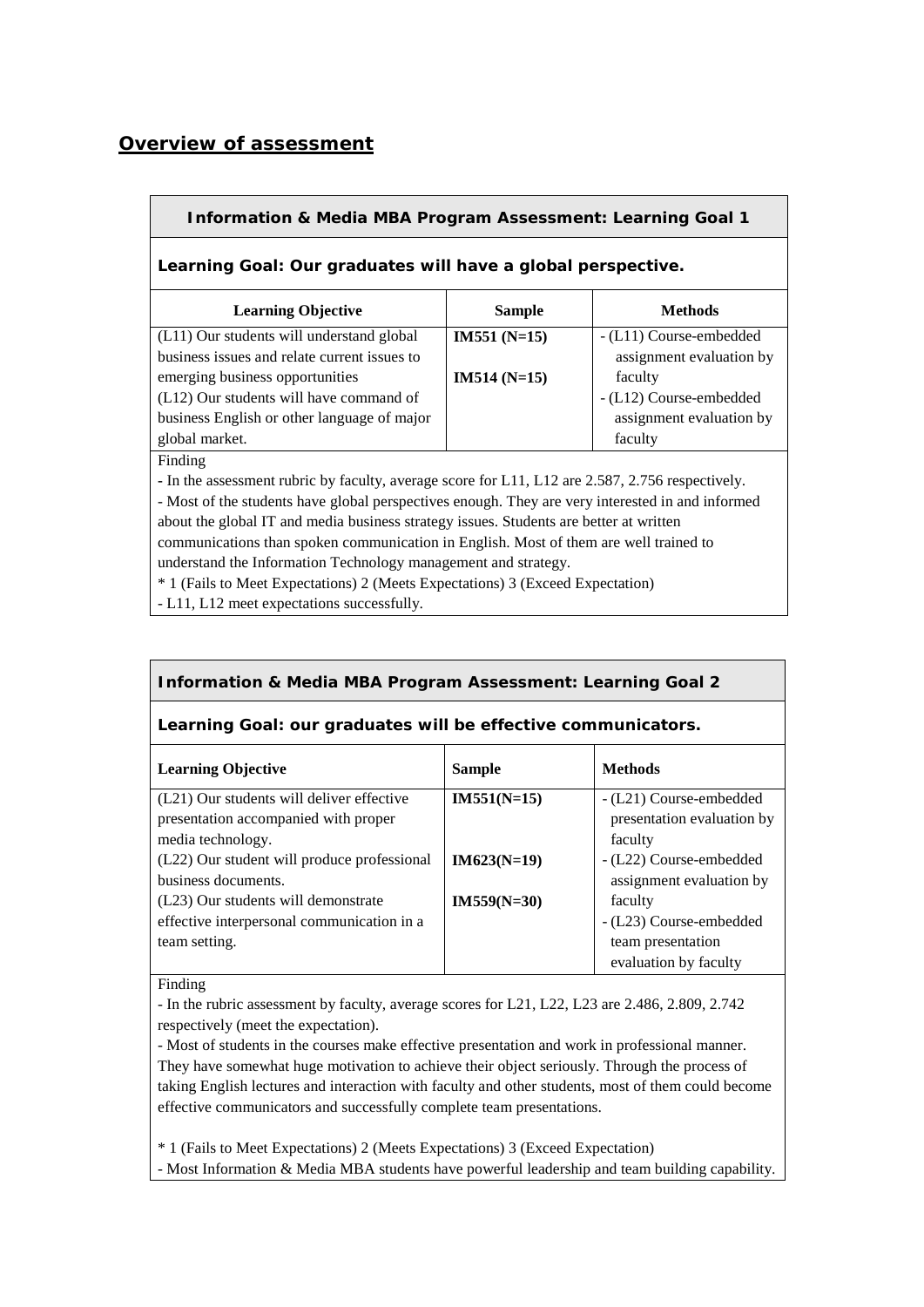#### **Information & Media MBA Program Assessment: Learning Goal 3**

**Learning Goal: Our graduates will be able to strategically analyze business cases and integrate different disciplines in solving business problems.**

| <b>Learning Objective</b>                                         | <b>Sample</b> | <b>Methods</b>                                      |
|-------------------------------------------------------------------|---------------|-----------------------------------------------------|
| (L31) Our students will use appropriate                           | $IM623(N=19)$ | - (L31) Course-embedded                             |
| analytical techniques to solve business                           |               | test evaluation by faculty                          |
| problems and will demonstrate the ability of                      |               |                                                     |
| sound business judgment                                           |               |                                                     |
| (L32) Our students will synthesize different<br>discipline areas. | $IM514(N=15)$ | - (L32) Course-embedded<br>assignment evaluation by |
|                                                                   |               | faculty                                             |

Finding

**-** Using assessment rubric by faculty, average scores for L31, L32 are 2.827, 2.700 respectively. (meet expectations)

- Most of Information & Media MBA students who enrolled described courses are able to analyze complicated business cases and intelligent marketing issues strategically and inter-disciplinarily. They apply proper analytical tools in solving demanding business problems. They can also synthesize the different discipline areas in the different courses.

\* 1 (Fails to Meet Expectations) 2 (Meets Expectations) 3 (Exceed Expectation)

#### **Information & Media MBA Program Assessment: Learning Goal 4**

#### **Learning Goal: Our graduates will develop professional skills and exhibit professional competencies.**

| <b>Learning Objective</b>                     | <b>Sample</b> | <b>Methods</b>             |
|-----------------------------------------------|---------------|----------------------------|
| (L41) Our students will build IT, Media, and  | $IM623(N=19)$ | - (L41) Course-embedded    |
| Business Analytics specific knowledge and     |               | presentation evaluation by |
| understand the key issues.                    |               | faculty                    |
| (L42) Our students will apply domain          | $IM623(N=19)$ | - (L42) Course-embedded    |
| expertise to the business problems in the IT, |               | presentation evaluation by |
| Media, and Business Analytics.                |               | faculty                    |

Finding

**-** In the rubric assessment by faculty, average scores for L41, L42 are 2.763, 2.763 respectively. (meet expectation)

- Most of students understand the key issues in IT, media and Business Analytics very well. They also have professional competency in IT management, media, and business analytic skills, communication skills, ICT (Information and Communication Technology) and datamining skills. \* 1 (Fails to Meet Expectations) 2 (Meets Expectations) 3 (Exceed Expectation)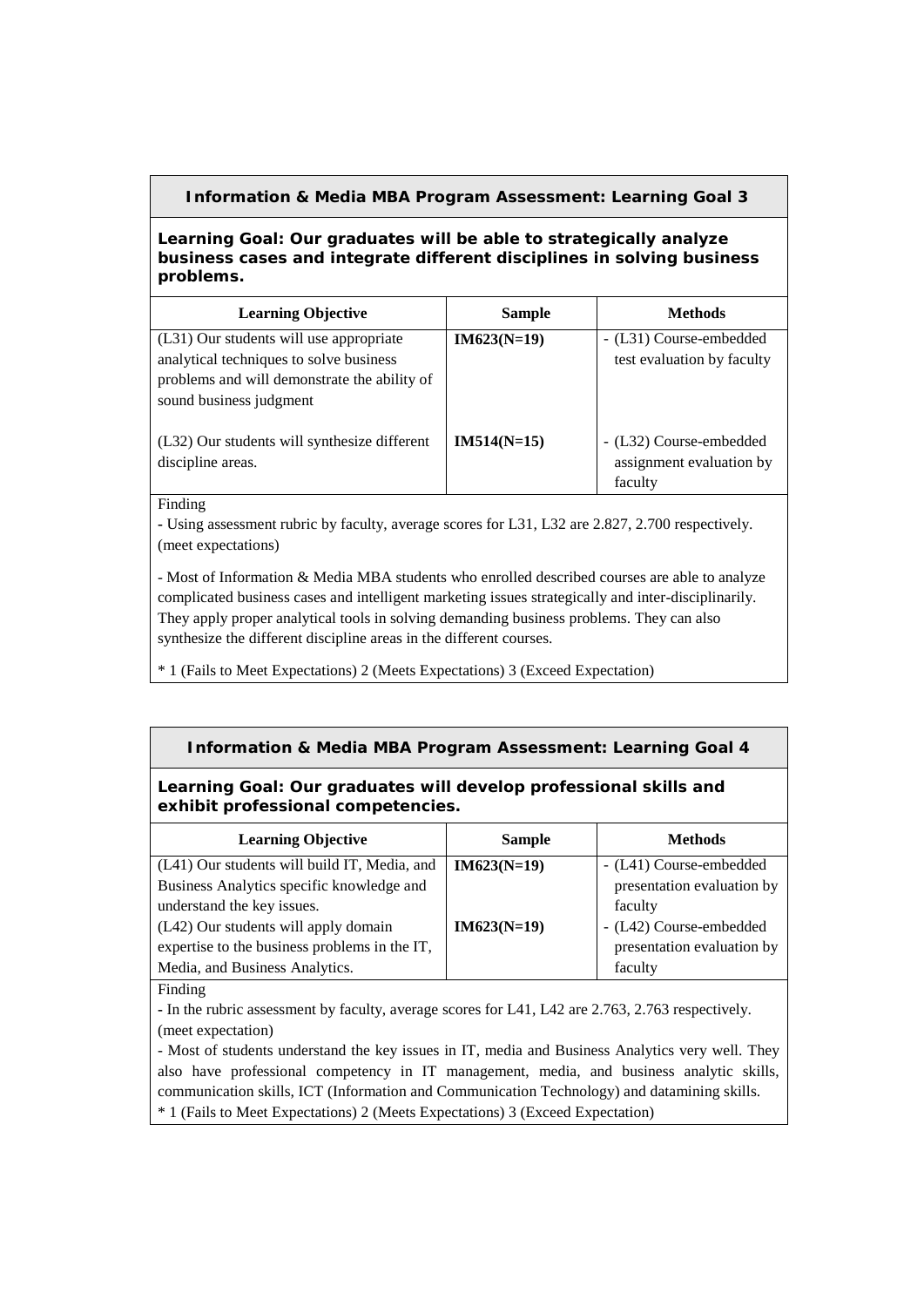## *Data Analysis and Results*

| Assessment Learning Goal 1(L11): IM551 (N=15)<br><b>Global Perspective</b> |                                    |                              |                                                            |                                                                               |                                                        |  |  |  |  |
|----------------------------------------------------------------------------|------------------------------------|------------------------------|------------------------------------------------------------|-------------------------------------------------------------------------------|--------------------------------------------------------|--|--|--|--|
|                                                                            | L11:<br>opportunities              |                              |                                                            | Skills to define global business issues and relate these to emerging business |                                                        |  |  |  |  |
| Student<br>Number                                                          | Identification of<br>global issues | Analysis of<br>global issues | Application of<br>analysis to global<br>business situation | Cultural<br>differences                                                       | <b>Business Ethics</b><br>and Social<br>Responsibility |  |  |  |  |
| 1                                                                          | 3                                  | 3                            | 3                                                          | 3                                                                             | $\overline{2}$                                         |  |  |  |  |
| $\mathfrak{2}$                                                             | 3                                  | 3                            | 3                                                          | $\overline{2}$                                                                | $\overline{c}$                                         |  |  |  |  |
| 3                                                                          | 3                                  | 3                            | $\overline{2}$                                             | $\overline{2}$                                                                | $\overline{2}$                                         |  |  |  |  |
| $\overline{4}$                                                             | $\overline{2}$                     | 3                            | 3                                                          | 3                                                                             | $\overline{2}$                                         |  |  |  |  |
| 5                                                                          | 3                                  | 3                            | 3                                                          | $\overline{2}$                                                                | 3                                                      |  |  |  |  |
| 6                                                                          | $\overline{2}$                     | 2                            | 3                                                          | 3                                                                             | 3                                                      |  |  |  |  |
| 7                                                                          | 3                                  | $\overline{c}$               | $\overline{2}$                                             | $\overline{2}$                                                                | $\overline{2}$                                         |  |  |  |  |
| 8                                                                          | 3                                  | 3                            | 3                                                          | $\overline{2}$                                                                | $\overline{2}$                                         |  |  |  |  |
| 9                                                                          | 3                                  | 3                            | 3                                                          | $\overline{2}$                                                                | $\overline{2}$                                         |  |  |  |  |
| 10                                                                         | 3                                  | 3                            | 3                                                          | 3                                                                             | $\overline{2}$                                         |  |  |  |  |
| 11                                                                         | 3                                  | 3                            | $\overline{2}$                                             | $\overline{2}$                                                                | 3                                                      |  |  |  |  |
| 12                                                                         | 3                                  | 3                            | 2                                                          | 2                                                                             | $\overline{2}$                                         |  |  |  |  |
| 13                                                                         | $\overline{2}$                     | 3                            | 3                                                          | $\overline{2}$                                                                | $\overline{2}$                                         |  |  |  |  |
| 14                                                                         | 3                                  | 3                            | 3                                                          | $\overline{2}$                                                                | 3                                                      |  |  |  |  |
| 15                                                                         | 3                                  | 3                            | 3                                                          | 2                                                                             | 2                                                      |  |  |  |  |
| 3 Total                                                                    | 12                                 | 13                           | 11                                                         | 4                                                                             | 4                                                      |  |  |  |  |
| 2 Total                                                                    | 3                                  | $\overline{2}$               | $\overline{4}$                                             | 11                                                                            | 11                                                     |  |  |  |  |
| 1 Total                                                                    | $\theta$                           | $\boldsymbol{0}$             | $\theta$                                                   | $\theta$                                                                      | $\theta$                                               |  |  |  |  |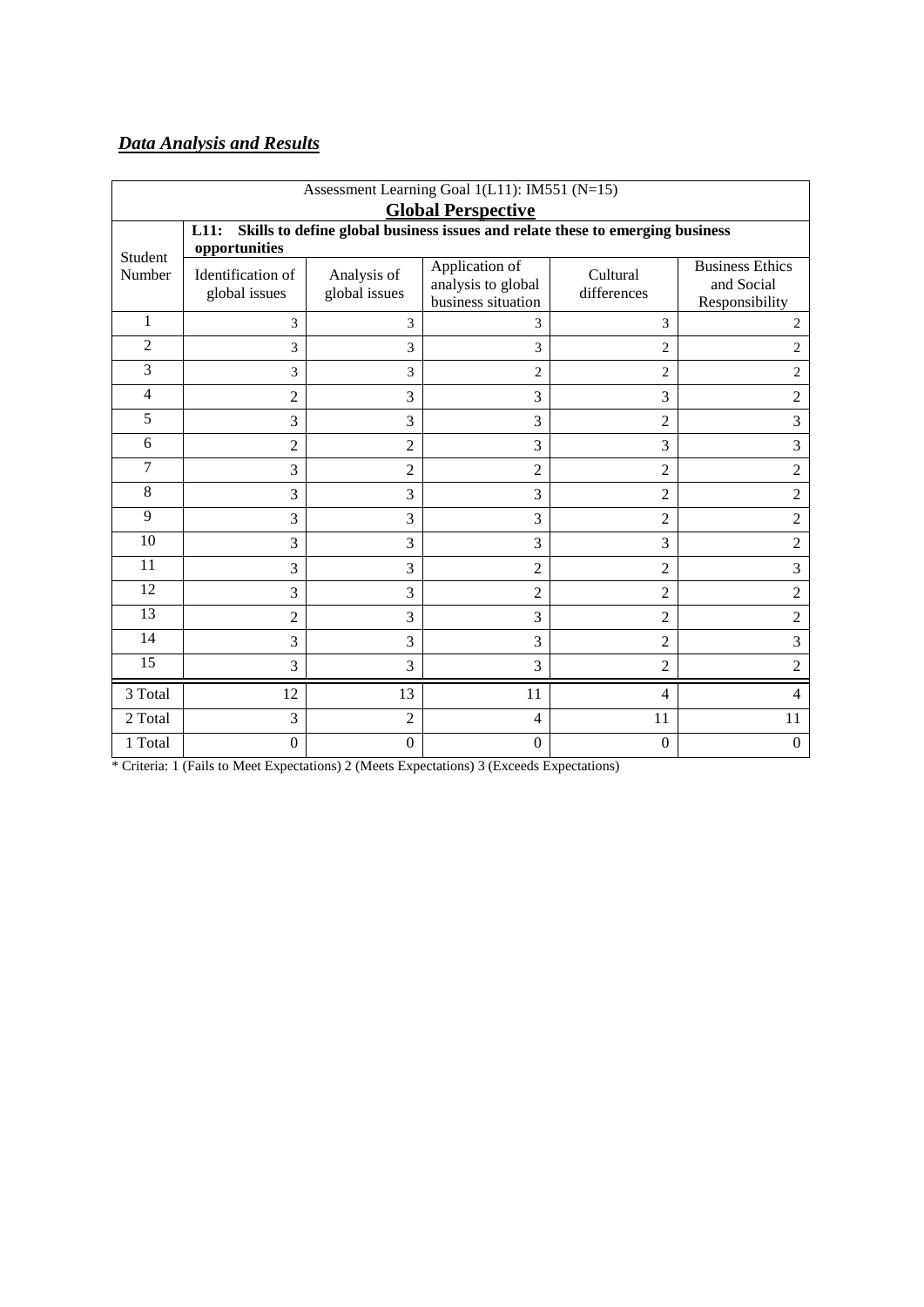| Assessment Learning Goal 1(L12): IM514 (N=15)<br><b>Global Perspective</b> |                                  |                         |                         |  |  |  |
|----------------------------------------------------------------------------|----------------------------------|-------------------------|-------------------------|--|--|--|
| Student                                                                    | L12: Command of business English |                         |                         |  |  |  |
| Number                                                                     | Knowledge                        | Comprehension           | Communication           |  |  |  |
| 1                                                                          | 3                                | $\overline{3}$          | $\overline{2}$          |  |  |  |
| $\overline{2}$                                                             | 3                                | 3                       | 3                       |  |  |  |
| 3                                                                          | $\overline{2}$                   | $\overline{2}$          | $\overline{3}$          |  |  |  |
| $\overline{4}$                                                             | 3                                | $\overline{\mathbf{3}}$ | $\overline{\mathbf{3}}$ |  |  |  |
| 5                                                                          | 3                                | $\overline{3}$          | $\overline{3}$          |  |  |  |
| 6                                                                          | 3                                | $\overline{2}$          | $\overline{\mathbf{3}}$ |  |  |  |
| $\overline{7}$                                                             | 3                                | $\overline{3}$          | $\overline{2}$          |  |  |  |
| 8                                                                          | $\overline{2}$                   | $\overline{2}$          | $\overline{3}$          |  |  |  |
| 9                                                                          | $\overline{3}$                   | $\overline{3}$          | $\overline{3}$          |  |  |  |
| 10                                                                         | $\overline{2}$                   | $\overline{3}$          | $\overline{3}$          |  |  |  |
| 11                                                                         | 3                                | $\overline{\mathbf{3}}$ | $\overline{\mathbf{3}}$ |  |  |  |
| 12                                                                         | 3                                | $\overline{3}$          | $\overline{3}$          |  |  |  |
| 13                                                                         | $\sqrt{2}$                       | $\,2$                   | $\sqrt{2}$              |  |  |  |
| 14                                                                         | 3                                | $\overline{3}$          | 3                       |  |  |  |
| $\overline{15}$                                                            | $\overline{3}$                   | $\overline{\mathbf{3}}$ | $\overline{3}$          |  |  |  |
| 3 Total                                                                    | 11                               | 11                      | 12                      |  |  |  |
| 2 Total                                                                    | $\overline{4}$                   | $\overline{4}$          | $\mathfrak{Z}$          |  |  |  |
| 1 Total                                                                    | $\boldsymbol{0}$                 | $\boldsymbol{0}$        | $\boldsymbol{0}$        |  |  |  |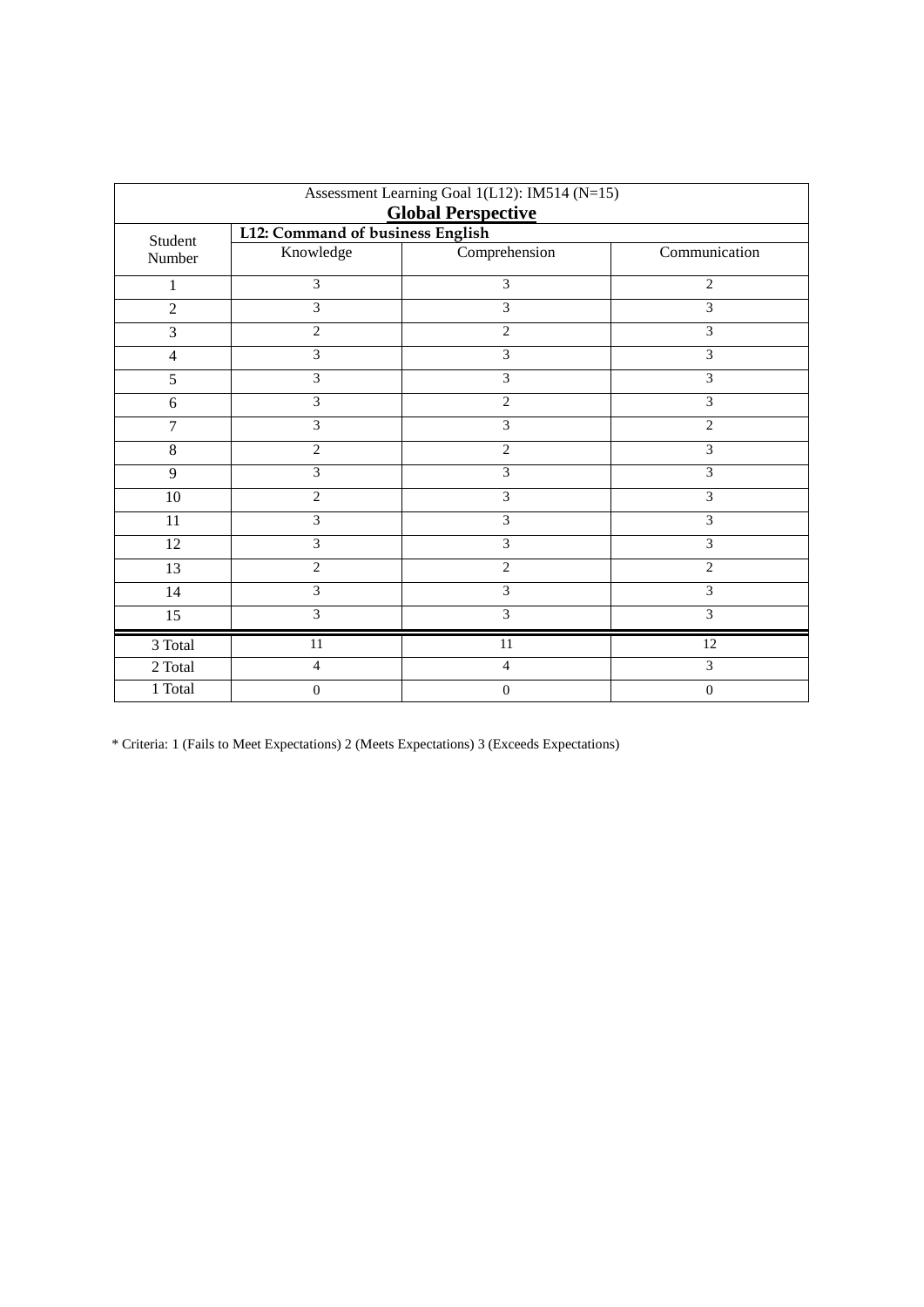| Assessment Learning Goal 2(L21): IM551 (N=15)<br>Communication |                                |                      |                              |                  |                      |                                              |                                   |  |
|----------------------------------------------------------------|--------------------------------|----------------------|------------------------------|------------------|----------------------|----------------------------------------------|-----------------------------------|--|
|                                                                | <b>L21: Presentation Skill</b> |                      |                              |                  |                      |                                              |                                   |  |
| Student<br>Number                                              | Organization                   | Quality of<br>slides | Voice<br>quality and<br>pace | Mannerisms       | Profession-<br>alism | Use of<br>media/rapp<br>ort with<br>audience | Ability to<br>answer<br>questions |  |
| $\mathbf{1}$                                                   | 3                              | 3                    | 3                            | 3                | $\overline{c}$       | $\overline{2}$                               | $\mathbf{2}$                      |  |
| $\overline{2}$                                                 | 3                              | $\overline{3}$       | $\overline{2}$               | $\overline{2}$   | 3                    | $\overline{2}$                               | $\mathbf{2}$                      |  |
| $\overline{3}$                                                 | $\overline{c}$                 | $\overline{2}$       | 3                            | 3                | 3                    | 3                                            | $\overline{2}$                    |  |
| $\overline{4}$                                                 | $\overline{c}$                 | $\overline{2}$       | $\overline{2}$               | $\overline{2}$   | 3                    | 3                                            | $\mathbf{2}$                      |  |
| $\overline{5}$                                                 | $\sqrt{2}$                     | $\overline{c}$       | $\overline{2}$               | $\overline{2}$   | $\overline{c}$       | $\overline{2}$                               | $\sqrt{2}$                        |  |
| 6                                                              | 3                              | $\overline{3}$       | $\overline{2}$               | $\overline{3}$   | $\overline{c}$       | $\overline{2}$                               | 3                                 |  |
| $\overline{7}$                                                 | 3                              | 3                    | 3                            | $\overline{2}$   | $\overline{c}$       | 3                                            | $\sqrt{2}$                        |  |
| $\,8\,$                                                        | 3                              | $\mathfrak{Z}$       | 3                            | 3                | 3                    | 3                                            | $\mathfrak{Z}$                    |  |
| 9                                                              | 3                              | 3                    | 3                            | 3                | $\overline{c}$       | $\mathbf{2}$                                 | $\mathbf{2}$                      |  |
| 10                                                             | $\overline{c}$                 | $\overline{2}$       | $\overline{2}$               | $\overline{3}$   | 3                    | $\overline{2}$                               | $\mathbf{2}$                      |  |
| 11                                                             | 3                              | $\overline{2}$       | $\overline{2}$               | 3                | 3                    | $\overline{2}$                               | $\sqrt{2}$                        |  |
| 12                                                             | 3                              | $\overline{2}$       | $\overline{3}$               | $\overline{2}$   | 3                    | $\overline{2}$                               | $\mathbf{2}$                      |  |
| 13                                                             | 3                              | $\overline{3}$       | $\overline{2}$               | $\overline{3}$   | 3                    | 3                                            | $\overline{2}$                    |  |
| 14                                                             | 3                              | 3                    | 3                            | $\overline{2}$   | $\overline{2}$       | $\overline{2}$                               | $\overline{2}$                    |  |
| 15                                                             | 3                              | 3                    | $\overline{2}$               | 3                | $\overline{c}$       | $\overline{c}$                               | $\overline{2}$                    |  |
| 3 Total                                                        | 11                             | 9                    | $\tau$                       | 9                | 8                    | 5                                            | $\overline{2}$                    |  |
| 2 Total                                                        | $\overline{4}$                 | $\overline{6}$       | $\overline{8}$               | 6                | $\overline{7}$       | $\overline{10}$                              | $\overline{13}$                   |  |
| 1 Total                                                        | $\boldsymbol{0}$               | $\boldsymbol{0}$     | $\boldsymbol{0}$             | $\boldsymbol{0}$ | $\boldsymbol{0}$     | $\boldsymbol{0}$                             | $\mathbf{0}$                      |  |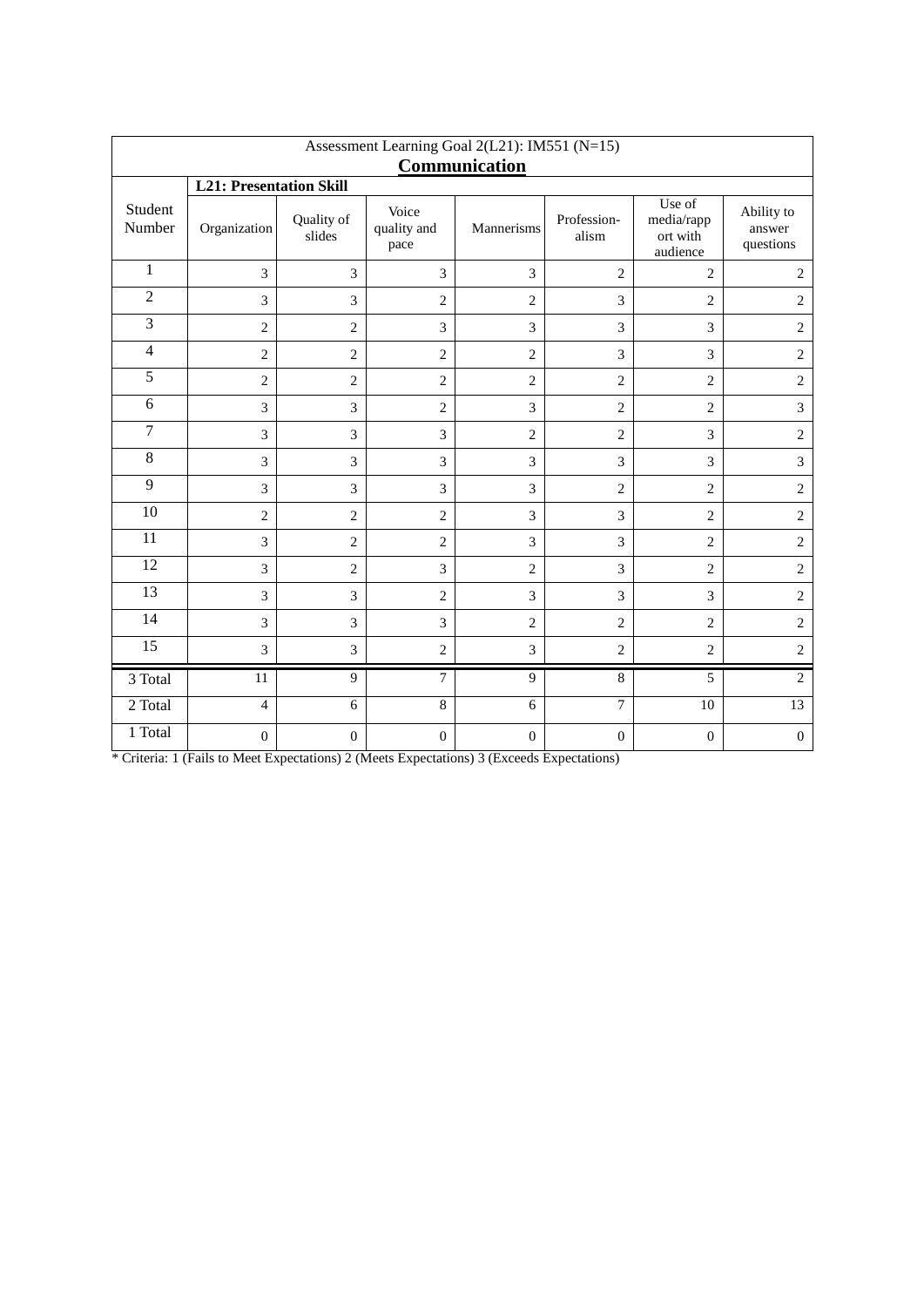| Assessment Learning Goal 2(L22): IM623 (N=19)<br>Communication |                                            |                                                  |                                       |                           |                           |                      |                                          |                      |  |
|----------------------------------------------------------------|--------------------------------------------|--------------------------------------------------|---------------------------------------|---------------------------|---------------------------|----------------------|------------------------------------------|----------------------|--|
|                                                                | L22: Writing Skill                         |                                                  |                                       |                           |                           |                      |                                          |                      |  |
| Student<br>Number                                              | Clear<br>introduction<br>and<br>background | Discipline-<br>related<br>concepts and<br>issues | Internally<br>consistent<br>arguments | Logic and<br>organization | Consistent<br>conclusions | Style and<br>grammar | Effective<br>literature<br>search skills | Documents<br>sources |  |
| $\mathbf{1}$                                                   | 3                                          | $\mathfrak{Z}$                                   | 3                                     | $\overline{3}$            | 3                         | $\mathfrak{Z}$       | $\overline{3}$                           | $\mathfrak{Z}$       |  |
| $\overline{c}$                                                 | 3                                          | $\mathfrak{Z}$                                   | 3                                     | $\overline{2}$            | $\overline{2}$            | $\mathfrak{Z}$       | 3                                        | 3                    |  |
| 3                                                              | 3                                          | 3                                                | 3                                     | $\overline{3}$            | 3                         | $\mathfrak{Z}$       | 3                                        | 3                    |  |
| $\overline{4}$                                                 | 3                                          | $\mathfrak{Z}$                                   | 3                                     | $\overline{3}$            | $\overline{3}$            | $\mathfrak{Z}$       | 3                                        | $\sqrt{2}$           |  |
| 5                                                              | 3                                          | $\overline{2}$                                   | 3                                     | $\overline{3}$            | $\overline{3}$            | $\sqrt{2}$           | $\overline{2}$                           | 3                    |  |
| 6                                                              | 3                                          | 3                                                | 3                                     | $\overline{2}$            | $\overline{2}$            | 3                    | 3                                        | $\mathfrak{Z}$       |  |
| $\overline{7}$                                                 | 3                                          | 3                                                | 3                                     | 3                         | 3                         | $\mathfrak{Z}$       | 3                                        | $\overline{2}$       |  |
| 8                                                              | $\mathfrak{Z}$                             | $\mathfrak{Z}$                                   | 3                                     | $\overline{2}$            | $\overline{2}$            | $\mathfrak{Z}$       | $\mathfrak{Z}$                           | $\mathfrak{Z}$       |  |
| 9                                                              | 3                                          | $\mathfrak{Z}$                                   | 3                                     | $\overline{3}$            | $\overline{3}$            | $\mathfrak{Z}$       | 3                                        | $\sqrt{2}$           |  |
| 10                                                             | 3                                          | $\mathfrak{Z}$                                   | 3                                     | 3                         | 3                         | 3                    | 3                                        | $\mathfrak{Z}$       |  |
| 11                                                             | 3                                          | 3                                                | 3                                     | 3                         | 3                         | $\mathfrak{Z}$       | 3                                        | 3                    |  |
| 12                                                             | 3                                          | 3                                                | 3                                     | $\overline{3}$            | 3                         | $\overline{3}$       | 3                                        | 3                    |  |
| 13                                                             | $\sqrt{2}$                                 | $\mathfrak{Z}$                                   | $\overline{2}$                        | $\overline{3}$            | $\mathfrak{Z}$            | $\mathfrak{Z}$       | $\mathfrak{Z}$                           | $\sqrt{2}$           |  |
| 14                                                             | $\overline{3}$                             | $\overline{3}$                                   | 3                                     | $\overline{3}$            | 3                         | $\overline{3}$       | $\mathfrak{Z}$                           | 3                    |  |
| 15                                                             | $\boldsymbol{2}$                           | $\overline{3}$                                   | $\overline{2}$                        | 3                         | $\mathfrak{Z}$            | $\overline{3}$       | $\mathfrak{Z}$                           | $\overline{2}$       |  |
| 16                                                             | 3                                          | $\sqrt{2}$                                       | 3                                     | 3                         | 3                         | $\overline{2}$       | $\overline{2}$                           | $\mathfrak{Z}$       |  |
| 17                                                             | 3                                          | $\overline{c}$                                   | $\overline{3}$                        | $\overline{3}$            | $\overline{3}$            | $\overline{2}$       | $\overline{2}$                           | 3                    |  |
| 18                                                             | 3                                          | $\mathfrak{Z}$                                   | 3                                     | $\overline{2}$            | $\sqrt{2}$                | $\mathfrak{Z}$       | 3                                        | $\mathfrak{Z}$       |  |
| 19                                                             | $\overline{c}$                             | $\mathfrak{Z}$                                   | $\overline{2}$                        | 3                         | 3                         | $\mathfrak{Z}$       | 3                                        | $\overline{2}$       |  |
| 3 Total                                                        | 16                                         | 16                                               | 16                                    | 15                        | 15                        | 16                   | 16                                       | 13                   |  |
| 2 Total                                                        | 3                                          | 3                                                | 3                                     | $\overline{4}$            | $\overline{4}$            | 3                    | 3                                        | 6                    |  |
| 1 Total                                                        | $\boldsymbol{0}$                           | $\boldsymbol{0}$                                 | $\boldsymbol{0}$                      | $\boldsymbol{0}$          | $\boldsymbol{0}$          | $\boldsymbol{0}$     | $\boldsymbol{0}$                         | $\boldsymbol{0}$     |  |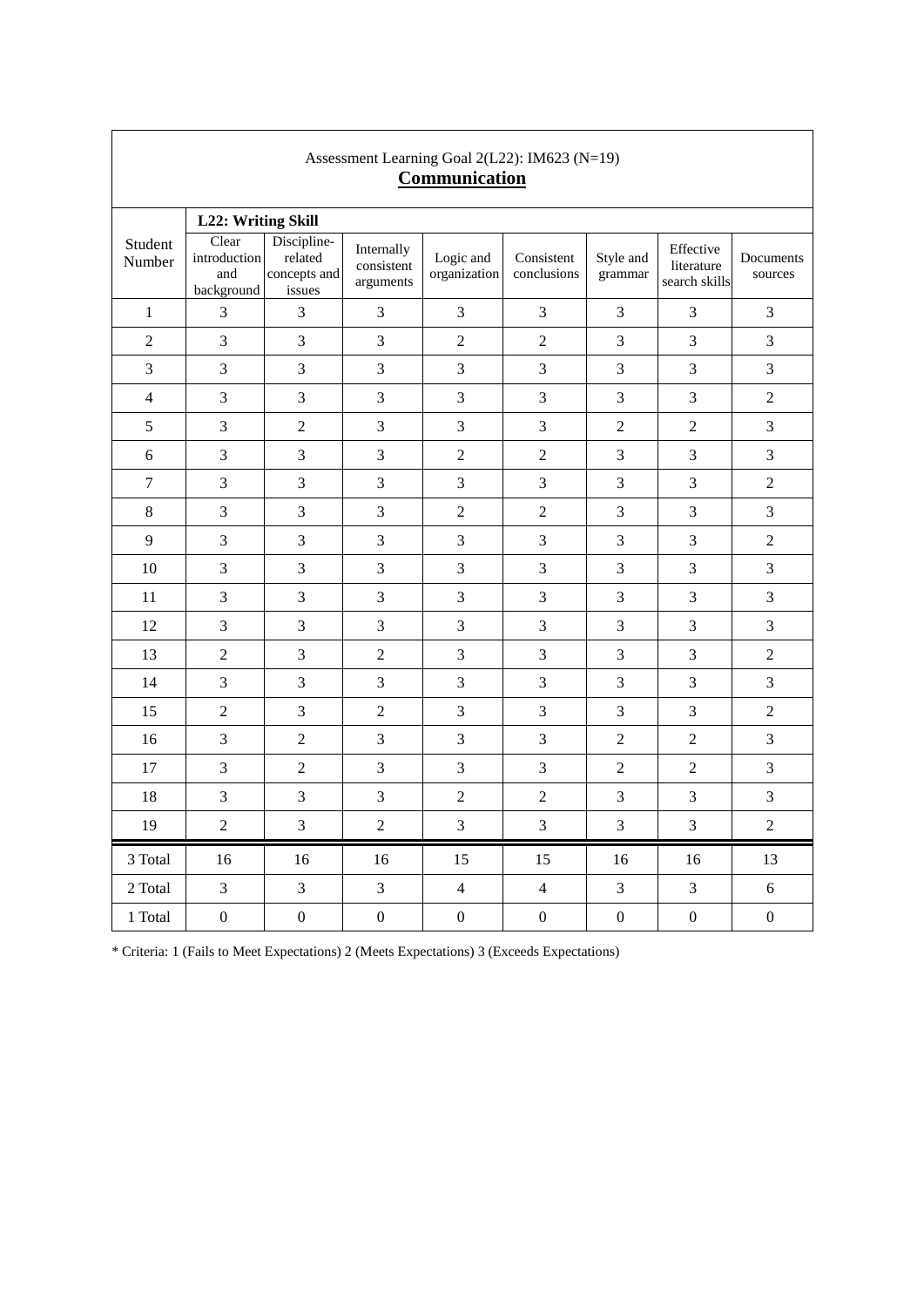| Assessment Learning Goal 2(L23): IM559 (N=30, 8 Teams)<br><b>Communication</b> |                |                  |                                |                             |                         |  |  |  |  |
|--------------------------------------------------------------------------------|----------------|------------------|--------------------------------|-----------------------------|-------------------------|--|--|--|--|
| L23: Teamwork                                                                  |                |                  |                                |                             |                         |  |  |  |  |
| Team                                                                           | Student        |                  | Balance between task           |                             |                         |  |  |  |  |
| Number                                                                         | Number         | Commitment       | and interpersonal<br>relations | Contributions               | Stays on track          |  |  |  |  |
|                                                                                | $\mathbf 1$    | $\overline{c}$   | 3                              | $\sqrt{3}$                  | $\sqrt{2}$              |  |  |  |  |
| $\mathbf{1}$                                                                   | $\overline{2}$ | $\mathfrak{Z}$   | $\mathfrak{Z}$                 | $\sqrt{2}$                  | 3                       |  |  |  |  |
|                                                                                | $\mathfrak{Z}$ | $\mathfrak{Z}$   | $\mathfrak{Z}$                 | $\ensuremath{\mathfrak{Z}}$ | 3                       |  |  |  |  |
|                                                                                | $\overline{4}$ | $\sqrt{2}$       | $\sqrt{2}$                     | $\sqrt{2}$                  | $\sqrt{2}$              |  |  |  |  |
| $\overline{2}$<br>$\ensuremath{\mathfrak{Z}}$                                  | $\overline{5}$ | $\overline{3}$   | $\overline{c}$                 | $\mathfrak{Z}$              | $\overline{3}$          |  |  |  |  |
|                                                                                | $\sqrt{6}$     | $\overline{2}$   | $\overline{3}$                 | $\overline{3}$              | $\overline{3}$          |  |  |  |  |
|                                                                                | $\overline{7}$ | 3                | $\mathfrak{Z}$                 | $\mathfrak{Z}$              | $\overline{c}$          |  |  |  |  |
|                                                                                | $\,8\,$        | $\mathfrak{Z}$   | $\sqrt{2}$                     | $\sqrt{3}$                  | $\overline{3}$          |  |  |  |  |
|                                                                                | $\overline{9}$ | $\overline{3}$   | 3                              | $\overline{3}$              | 3                       |  |  |  |  |
|                                                                                | $10\,$         | $\overline{3}$   | $\mathfrak{Z}$                 | $\ensuremath{\mathfrak{Z}}$ | $\sqrt{2}$              |  |  |  |  |
|                                                                                | 11             | $\sqrt{2}$       | 3                              | $\overline{3}$              | 3                       |  |  |  |  |
| $\bf 4$                                                                        | 12             | $\overline{3}$   | $\overline{c}$                 | $\overline{3}$              | 3                       |  |  |  |  |
|                                                                                | 13             | $\sqrt{2}$       | $\overline{c}$                 | $\sqrt{2}$                  | $\overline{c}$          |  |  |  |  |
|                                                                                | 14             | $\overline{3}$   | $\mathfrak{Z}$                 | $\mathfrak{Z}$              | 3                       |  |  |  |  |
| $\sqrt{5}$                                                                     | 15             | 3                | $\overline{c}$                 | $\ensuremath{\mathfrak{Z}}$ | 3                       |  |  |  |  |
|                                                                                | 16             | $\sqrt{2}$       | $\mathfrak{Z}$                 | $\mathfrak{Z}$              | 3                       |  |  |  |  |
|                                                                                | $17\,$         | $\overline{3}$   | $\overline{c}$                 | $\ensuremath{\mathfrak{Z}}$ | $\overline{3}$          |  |  |  |  |
|                                                                                | 18             | $\overline{3}$   | 3                              | $\sqrt{2}$                  | 3                       |  |  |  |  |
|                                                                                | 19             | $\mathfrak{Z}$   | $\mathfrak{Z}$                 | $\sqrt{2}$                  | 3                       |  |  |  |  |
|                                                                                | $20\,$         | $\overline{3}$   | $\mathfrak{Z}$                 | $\mathfrak{Z}$              | $\mathfrak{Z}$          |  |  |  |  |
| $\sqrt{6}$                                                                     | 21             | 3                | 3                              | $\overline{3}$              | 3                       |  |  |  |  |
|                                                                                | 22             | $\mathfrak{Z}$   | $\mathfrak{Z}$                 | $\sqrt{3}$                  | $\mathfrak{Z}$          |  |  |  |  |
|                                                                                | 23             | $\mathfrak{Z}$   | $\mathbf{2}$                   | $\ensuremath{\mathfrak{Z}}$ | $\mathfrak{Z}$          |  |  |  |  |
|                                                                                | 24             | $\overline{3}$   | $\overline{\mathbf{3}}$        | $\sqrt{2}$                  | $\overline{\mathbf{3}}$ |  |  |  |  |
| $\boldsymbol{7}$                                                               | 25             | $\mathfrak{Z}$   | $\overline{3}$                 | $\mathfrak{Z}$              | $\overline{3}$          |  |  |  |  |
|                                                                                | $26\,$         | $\overline{c}$   | $\overline{c}$                 | $\mathfrak{Z}$              | $\overline{3}$          |  |  |  |  |
|                                                                                | 27             | $\overline{3}$   | $\overline{3}$                 | $\overline{2}$              | $\overline{3}$          |  |  |  |  |
|                                                                                | $28\,$         | $\overline{3}$   | $\overline{\mathbf{3}}$        | $\mathfrak{Z}$              | $\overline{3}$          |  |  |  |  |
| $\,8\,$                                                                        | 29             | $\boldsymbol{2}$ | $\mathfrak{Z}$                 | $\mathfrak{Z}$              | $\overline{c}$          |  |  |  |  |
|                                                                                | 30             | $\overline{3}$   | $\overline{\mathbf{3}}$        | $\overline{2}$              | $\overline{3}$          |  |  |  |  |
| 3 <sup>7</sup>                                                                 | Total          | $22\,$           | $\overline{21}$                | $22\,$                      | $\overline{24}$         |  |  |  |  |
| $\overline{2}$                                                                 | Total          | $\sqrt{8}$       | $\overline{9}$                 | $\overline{8}$              | $\overline{6}$          |  |  |  |  |
| 1                                                                              | Total          | $0\,$            | $\overline{0}$                 | $\overline{0}$              | $\boldsymbol{0}$        |  |  |  |  |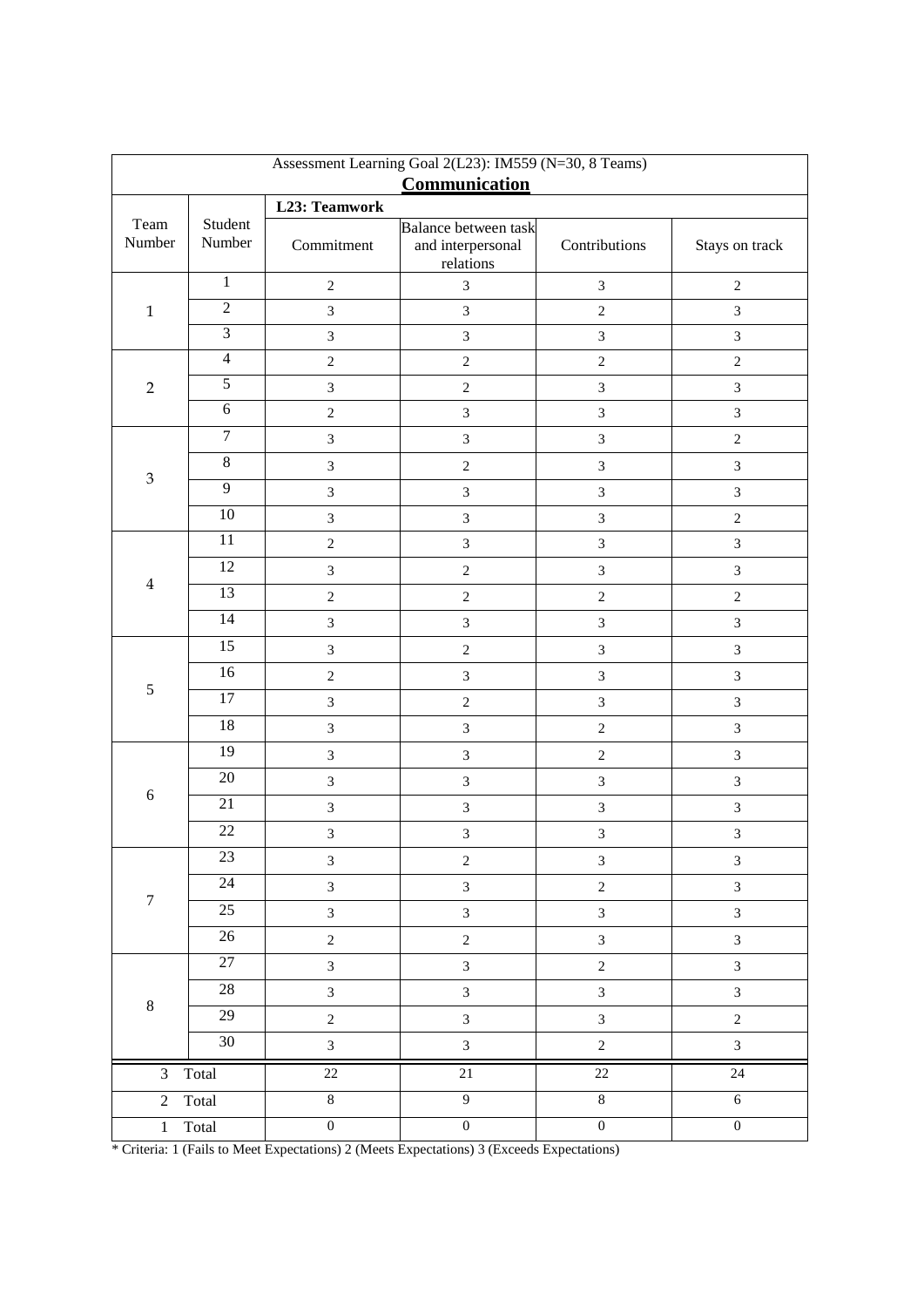|                     | L31: Using appropriate analytical techniques to solve business problems and will<br>demonstrate the ability of sound business judgment<br>Student |                               |                                                        |                                                          |                  |                                   |                             |  |
|---------------------|---------------------------------------------------------------------------------------------------------------------------------------------------|-------------------------------|--------------------------------------------------------|----------------------------------------------------------|------------------|-----------------------------------|-----------------------------|--|
| Number              | Factual<br>knowledge                                                                                                                              | strategic<br>analytical Tools | Application of Application of<br>financial<br>analysis | Identification<br>of case<br>problems/issue<br>${\bf S}$ | alternatives     | Generation of Recommendati<br>ons | <b>Business</b><br>judgment |  |
| $\mathbf{1}$        | 3                                                                                                                                                 | 3                             | 3                                                      | 3                                                        | 3                | 3                                 | 3                           |  |
| $\overline{c}$      | $\ensuremath{\mathfrak{Z}}$                                                                                                                       | $\mathfrak{Z}$                | $\mathfrak{Z}$                                         | $\mathfrak{Z}$                                           | $\sqrt{2}$       | $\mathfrak{2}$                    | $\mathfrak{Z}$              |  |
| 3                   | 3                                                                                                                                                 | 3                             | 3                                                      | $\mathfrak{Z}$                                           | $\mathfrak{Z}$   | 3                                 | 3                           |  |
| $\overline{4}$      | 3                                                                                                                                                 | $\sqrt{2}$                    | 3                                                      | 3                                                        | $\mathfrak{Z}$   | 3                                 | $\mathfrak 3$               |  |
| 5                   | $\mathfrak{Z}$                                                                                                                                    | $\mathfrak{Z}$                | $\overline{c}$                                         | $\sqrt{2}$                                               | $\mathfrak{Z}$   | $\mathfrak{Z}$                    | $\ensuremath{\mathfrak{Z}}$ |  |
| 6                   | $\mathfrak{Z}$                                                                                                                                    | $\mathfrak{Z}$                | $\mathfrak{Z}$                                         | $\mathfrak{Z}$                                           | $\boldsymbol{2}$ | $\boldsymbol{2}$                  | $\mathfrak{Z}$              |  |
| $\tau$              | $\mathfrak{Z}$                                                                                                                                    | $\sqrt{2}$                    | $\mathfrak{Z}$                                         | $\mathfrak{Z}$                                           | $\mathfrak{Z}$   | 3                                 | $\ensuremath{\mathfrak{Z}}$ |  |
| $8\,$               | $\mathfrak{Z}$                                                                                                                                    | 3                             | 3                                                      | 3                                                        | $\sqrt{2}$       | $\mathbf 2$                       | $\mathfrak{Z}$              |  |
| 9                   | 3                                                                                                                                                 | $\overline{c}$                | $\mathfrak{Z}$                                         | $\mathfrak{Z}$                                           | $\mathfrak{Z}$   | 3                                 | $\mathfrak{Z}$              |  |
| 10                  | $\mathfrak{Z}$                                                                                                                                    | 3                             | 3                                                      | 3                                                        | 3                | 3                                 | 3                           |  |
| 11                  | $\mathfrak{Z}$                                                                                                                                    | $\mathfrak{Z}$                | 3                                                      | 3                                                        | 3                | 3                                 | $\mathfrak 3$               |  |
| 12                  | $\mathfrak{Z}$                                                                                                                                    | 3                             | 3                                                      | 3                                                        | 3                | $\mathfrak{Z}$                    | $\mathfrak{Z}$              |  |
| 13                  | $\boldsymbol{2}$                                                                                                                                  | $\mathfrak{Z}$                | $\mathfrak{Z}$                                         | $\mathfrak{Z}$                                           | $\mathfrak{Z}$   | $\mathfrak{Z}$                    | $\sqrt{2}$                  |  |
| 14                  | $\overline{3}$                                                                                                                                    | $\mathfrak{Z}$                | 3                                                      | $\overline{3}$                                           | $\mathfrak{Z}$   | 3                                 | $\mathfrak{Z}$              |  |
| 15                  | $\sqrt{2}$                                                                                                                                        | $\ensuremath{\mathfrak{Z}}$   | 3                                                      | $\mathfrak{Z}$                                           | $\mathfrak{Z}$   | 3                                 | $\sqrt{2}$                  |  |
| 16                  | $\mathfrak{Z}$                                                                                                                                    | 3                             | $\overline{c}$                                         | $\overline{2}$                                           | $\mathfrak{Z}$   | 3                                 | $\mathfrak{Z}$              |  |
| 17                  | $\mathfrak 3$                                                                                                                                     | $\mathfrak{Z}$                | $\overline{2}$                                         | $\overline{2}$                                           | $\mathfrak{Z}$   | $\mathfrak{Z}$                    | $\mathfrak{Z}$              |  |
| 18                  | 3                                                                                                                                                 | $\mathfrak{Z}$                | $\mathfrak{Z}$                                         | $\mathfrak{Z}$                                           | $\overline{2}$   | $\overline{2}$                    | $\mathfrak{Z}$              |  |
| 19                  | $\sqrt{2}$                                                                                                                                        | $\mathfrak{Z}$                | $\mathfrak{Z}$                                         | $\mathfrak{Z}$                                           | $\mathfrak{Z}$   | $\mathfrak{Z}$                    | $\boldsymbol{2}$            |  |
| 3 Total             | 16                                                                                                                                                | 16                            | $16\,$                                                 | 16                                                       | 15               | 15                                | 16                          |  |
| 2 Total             | $\overline{3}$                                                                                                                                    | $\overline{3}$                | $\overline{3}$                                         | $\overline{3}$                                           | $\overline{4}$   | $\overline{4}$                    | $\overline{3}$              |  |
| $1\ \mathrm{Total}$ | $\boldsymbol{0}$                                                                                                                                  | $\boldsymbol{0}$              | $\boldsymbol{0}$                                       | $\boldsymbol{0}$                                         | $\boldsymbol{0}$ | $\boldsymbol{0}$                  | $\boldsymbol{0}$            |  |

#### Assessment Learning Goal 3(L31): IM623 (N=19) **Strategic Thinking & Cross-disciplinary Competency**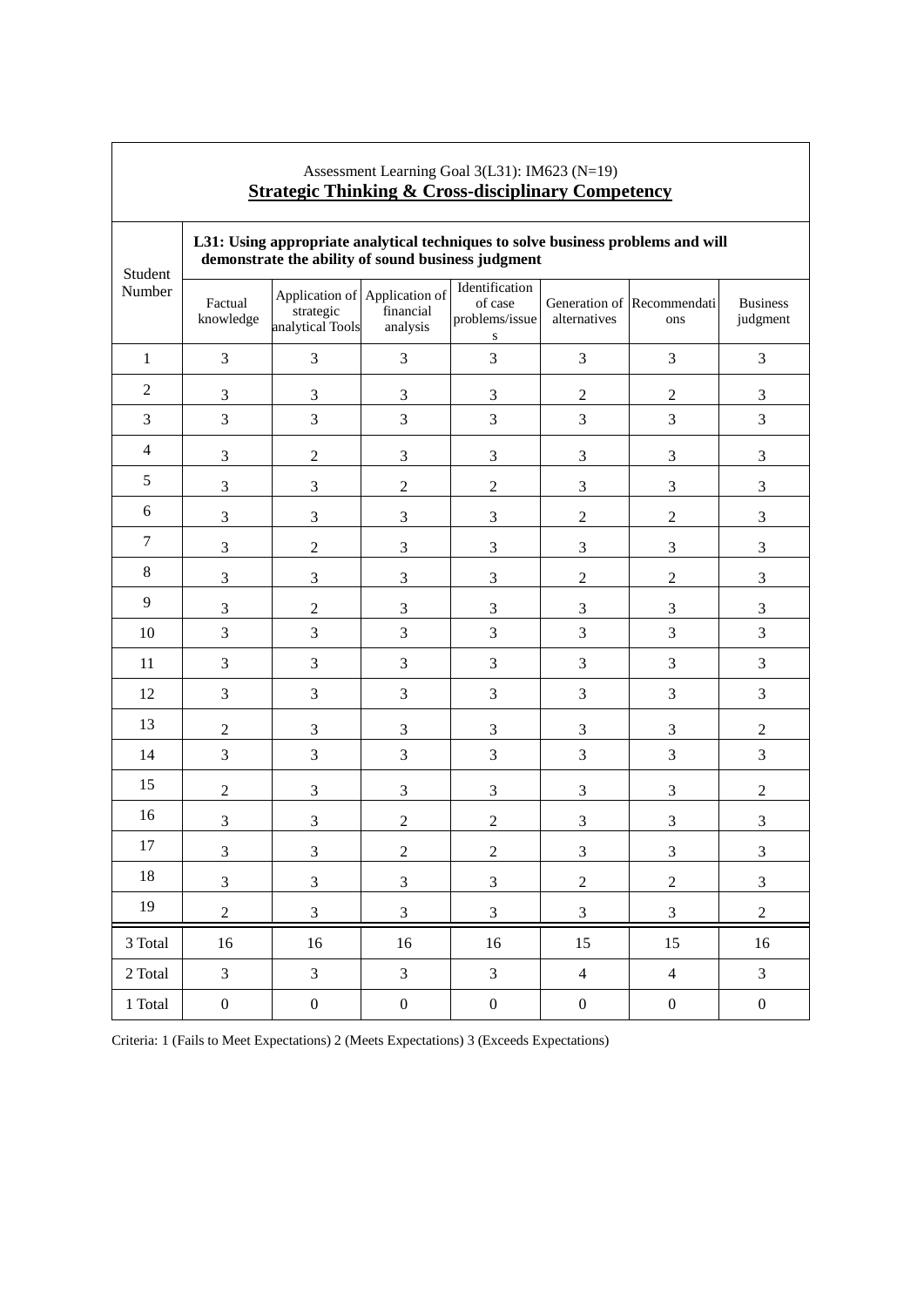| Assessment Learning Goal 3(L32): IM514 (N=15)<br><b>Strategic Thinking &amp; Cross-disciplinary Competency</b> |                         |                                              |                         |                  |                |                |  |
|----------------------------------------------------------------------------------------------------------------|-------------------------|----------------------------------------------|-------------------------|------------------|----------------|----------------|--|
|                                                                                                                |                         |                                              |                         |                  |                |                |  |
| Student                                                                                                        |                         | L32: Synthesizing different discipline areas |                         |                  |                |                |  |
| Number                                                                                                         | Consideration           | Management<br>principle                      | Discipline<br>knowledge | Intellectual     | Horizontal     | Vertical       |  |
| $\mathbf{1}$                                                                                                   | $\overline{3}$          | 3                                            | 3                       | sensitivity<br>3 | synthesis<br>3 | synthesis<br>3 |  |
|                                                                                                                |                         |                                              |                         |                  |                |                |  |
| $\overline{2}$                                                                                                 | $\mathfrak{Z}$          | 2                                            | $\mathbf{2}$            | $\overline{3}$   | $\overline{c}$ | 3              |  |
| 3                                                                                                              | 3                       | 3                                            | $\overline{3}$          | $\overline{3}$   | $\overline{3}$ | $\overline{3}$ |  |
| $\overline{4}$                                                                                                 | $\overline{\mathbf{3}}$ | $\overline{\mathbf{3}}$                      | $\overline{3}$          | $\overline{3}$   | $\overline{3}$ | $\overline{3}$ |  |
| 5                                                                                                              | $\mathfrak{Z}$          | 2                                            | $\overline{\mathbf{3}}$ | 3                | $\overline{2}$ | 3              |  |
| 6                                                                                                              | $\overline{3}$          | $\overline{3}$                               | $\overline{2}$          | $\overline{2}$   | $\overline{2}$ | $\overline{3}$ |  |
| $\tau$                                                                                                         | $\overline{3}$          | $\overline{3}$                               | $\overline{3}$          | $\overline{3}$   | $\overline{3}$ | 3              |  |
| $\overline{8}$                                                                                                 | $\overline{3}$          | $\overline{2}$                               | $\overline{2}$          | $\overline{2}$   | $\overline{2}$ | $\overline{2}$ |  |
| 9                                                                                                              | 3                       | 3                                            | $\overline{3}$          | $\overline{3}$   | $\overline{3}$ | 3              |  |
| 10                                                                                                             | $\overline{3}$          | $\overline{3}$                               | $\overline{2}$          | $\overline{3}$   | $\overline{3}$ | 3              |  |
| 11                                                                                                             | $\overline{3}$          | 3                                            | $\overline{\mathbf{3}}$ | $\overline{2}$   | $\overline{2}$ | $\overline{2}$ |  |
| 12                                                                                                             | $\mathfrak{Z}$          | 3                                            | $\sqrt{2}$              | 3                | $\overline{c}$ | $\overline{c}$ |  |
| 13                                                                                                             | 3                       | $\overline{c}$                               | $\overline{2}$          | $\overline{3}$   | $\overline{3}$ | $\overline{3}$ |  |
| 14                                                                                                             | $\overline{\mathbf{3}}$ | $\overline{3}$                               | $\overline{2}$          | $\overline{2}$   | $\overline{3}$ | $\overline{3}$ |  |
| $\overline{15}$                                                                                                | $\overline{3}$          | $\overline{3}$                               | $\overline{3}$          | $\overline{2}$   | $\overline{2}$ | $\overline{2}$ |  |
| 3 Total                                                                                                        | 15                      | 11                                           | $\overline{8}$          | 10               | $\overline{8}$ | 11             |  |
| 2 Total                                                                                                        | $\boldsymbol{0}$        | $\overline{4}$                               | $\overline{7}$          | $\overline{5}$   | $\overline{7}$ | $\overline{4}$ |  |
| 1 Total                                                                                                        | $\overline{0}$          | $\mathbf{0}$                                 | $\mathbf{0}$            | $\mathbf{0}$     | $\overline{0}$ | $\overline{0}$ |  |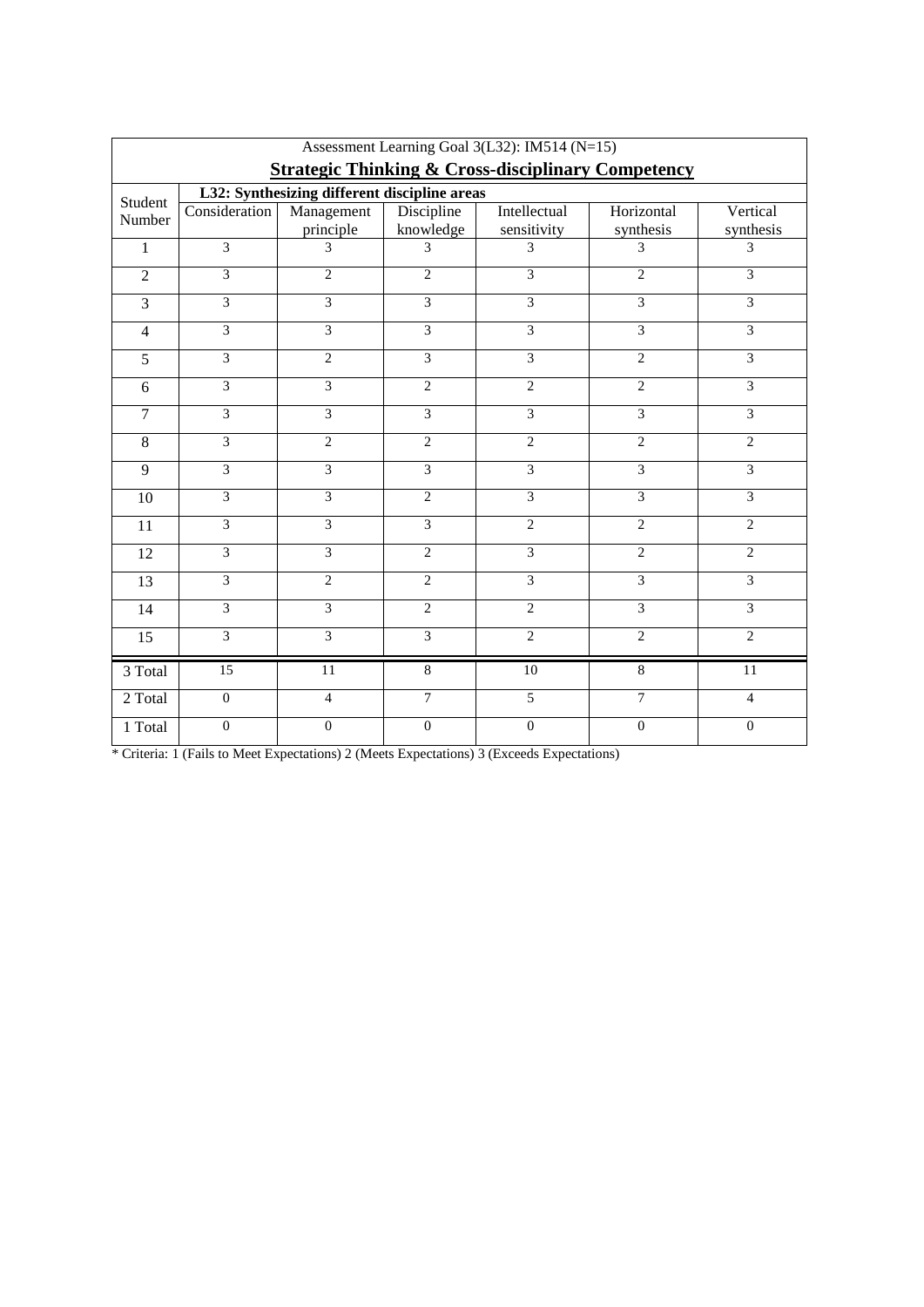| Student<br>Number | L41: Building IT, Media, and Business Analytics specific knowledge and understand the key<br>issues |                                                      |  |
|-------------------|-----------------------------------------------------------------------------------------------------|------------------------------------------------------|--|
|                   | Build industry specific knowledge                                                                   | Understand the key issues of business<br>environment |  |
| $\mathbf{1}$      | $\mathfrak 3$                                                                                       | 3                                                    |  |
| $\overline{2}$    | 3                                                                                                   | $\overline{2}$                                       |  |
| $\mathfrak{Z}$    | $\mathfrak{Z}$                                                                                      | $\mathfrak{Z}$                                       |  |
| $\overline{4}$    | $\overline{2}$                                                                                      | 3                                                    |  |
| 5                 | 3                                                                                                   | 3                                                    |  |
| $\sqrt{6}$        | $\mathfrak{Z}$                                                                                      | $\sqrt{2}$                                           |  |
| $\boldsymbol{7}$  | $\sqrt{2}$                                                                                          | $\mathfrak{Z}$                                       |  |
| $\,8\,$           | 3                                                                                                   | $\overline{2}$                                       |  |
| 9                 | $\sqrt{2}$                                                                                          | $\mathfrak{Z}$                                       |  |
| $10\,$            | $\sqrt{2}$                                                                                          | $\mathfrak{Z}$                                       |  |
| 11                | 3                                                                                                   | $\mathfrak{Z}$                                       |  |
| 12                | $\sqrt{2}$                                                                                          | $\mathfrak{Z}$                                       |  |
| 13                | 3                                                                                                   | 3                                                    |  |
| 14                | $\mathfrak{Z}$                                                                                      | 3                                                    |  |
| 15                | $\mathfrak{Z}$                                                                                      | $\mathfrak{Z}$                                       |  |
| 16                | $\mathfrak{Z}$                                                                                      | $\mathfrak{Z}$                                       |  |
| 17                | 3                                                                                                   | 3                                                    |  |
| 18                | $\overline{3}$                                                                                      | $\sqrt{2}$                                           |  |
| 19                | 3                                                                                                   | $\mathfrak{Z}$                                       |  |
| 3 Total           | 14                                                                                                  | 15                                                   |  |
| 2 Total           | $\sqrt{5}$                                                                                          | $\overline{4}$                                       |  |
| 1 Total           | $\boldsymbol{0}$                                                                                    | $\boldsymbol{0}$                                     |  |

#### Assessment Learning Goal 4(L41): IM623 (N=19) **Domain expertise in IT and Media Industry**